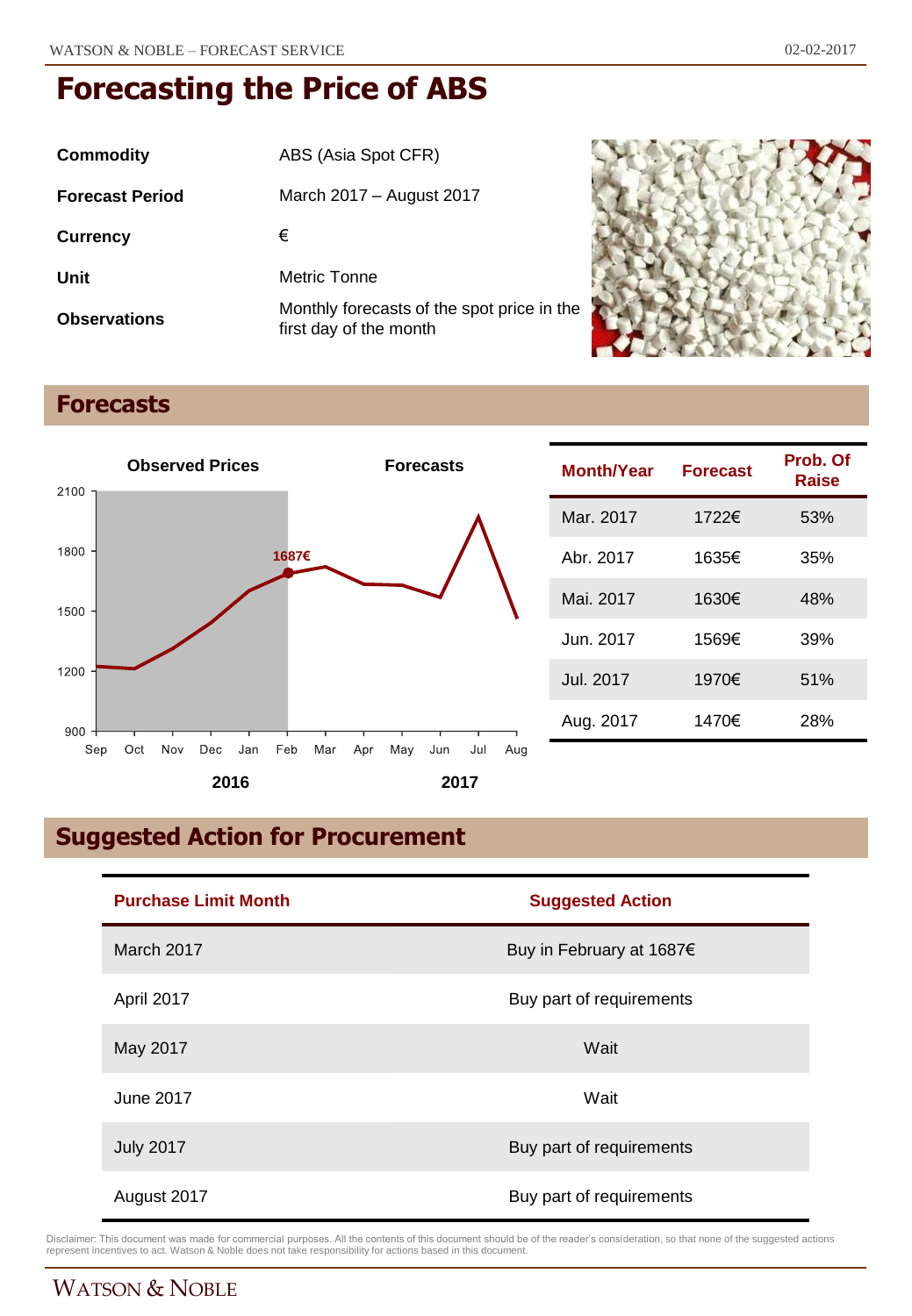## **Impact Analysis: One Month Forecast**



Our algorithm forecasts a higher price of ABS in one month: it is expectable that the price increases 2,07% from 1687€ to 1722€ until the beginning of March.

### **Indices of Factors**



#### **Interpretation**

- **Decrease of Supply**: Positive pressure of the Supply index
- **Increase of Demand**: Positive pressure of the Demand index
- Slightly negative pressure of the index of ABS
- **Positive pressure of the index of variables** representing the market downstream
- **Positive pressure of the financial index**
- Positive pressure of other commodities and other factors
- Focus on Japan, Italy, and Turkey

#### **Impact per Country**



Disclaimer: This document was made for commercial purposes. All the contents of this document should be of the reader's consideration, so that none of the suggested actions<br>represent incentives to act. Watson & Noble does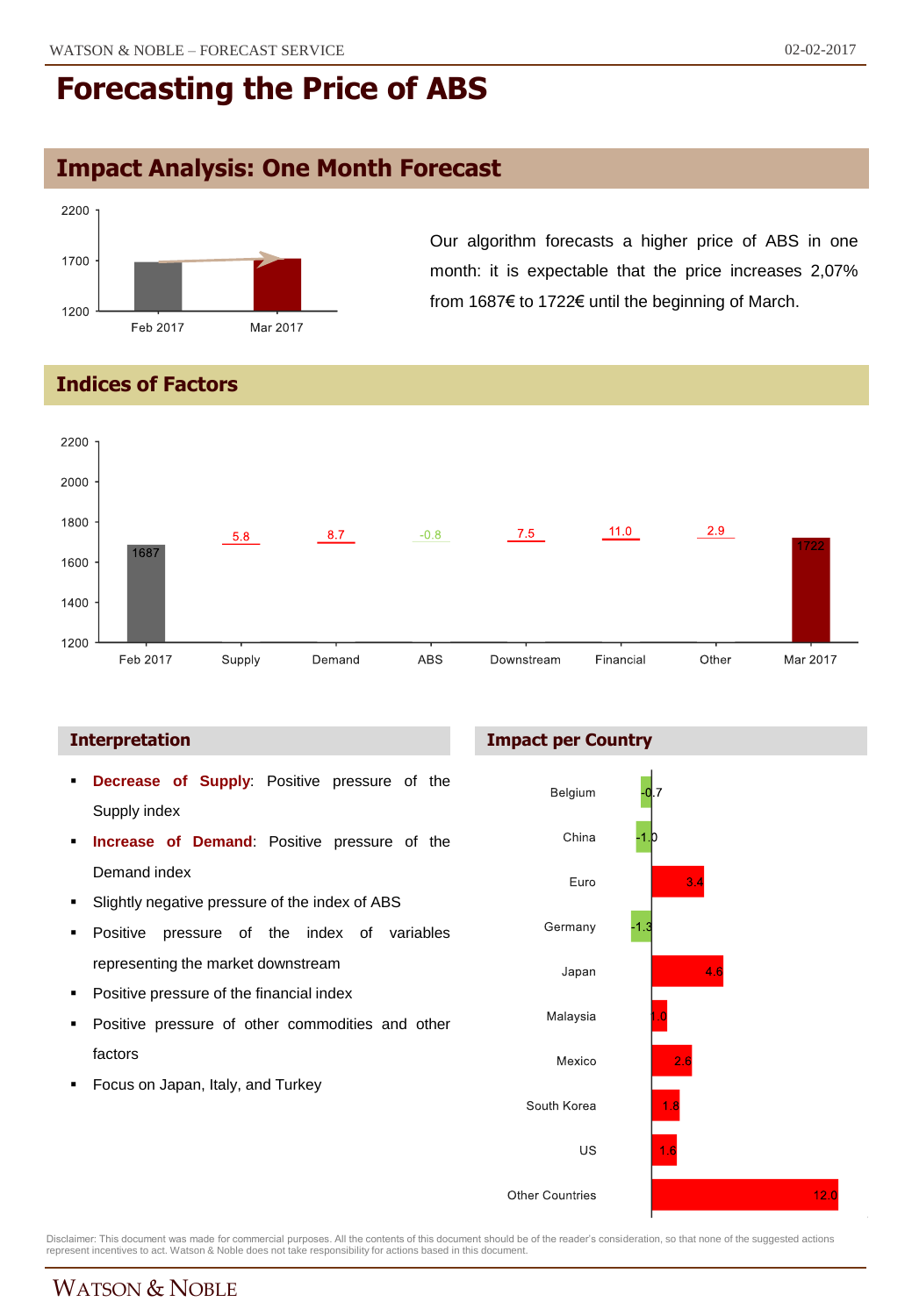# **Impact Analysis: Two Months Forecast**



Our algorithm forecasts a lower price of ABS in two months: it is expectable that the price decreases 3,09% from 1687€ to 1635€ until the beginning of April.

### **Indices of Factors**



- **Increase of Supply:** Negative pressure of the Supply index
- **Decrease of Demand:** Negative pressure of the Demand index
- Negative pressure of the index of ABS
- **Slightly positive pressure of the index of variables** representing the market downstream
- **Slightly positive pressure of the financial index**
- **Considerably negative pressure of other commodities and other factors**
- Focus on US, Japan, and Thailand

#### **Interpretation Impact per Country**



Disclaimer: This document was made for commercial purposes. All the contents of this document should be of the reader's consideration, so that none of the suggested actions<br>represent incentives to act. Watson & Noble does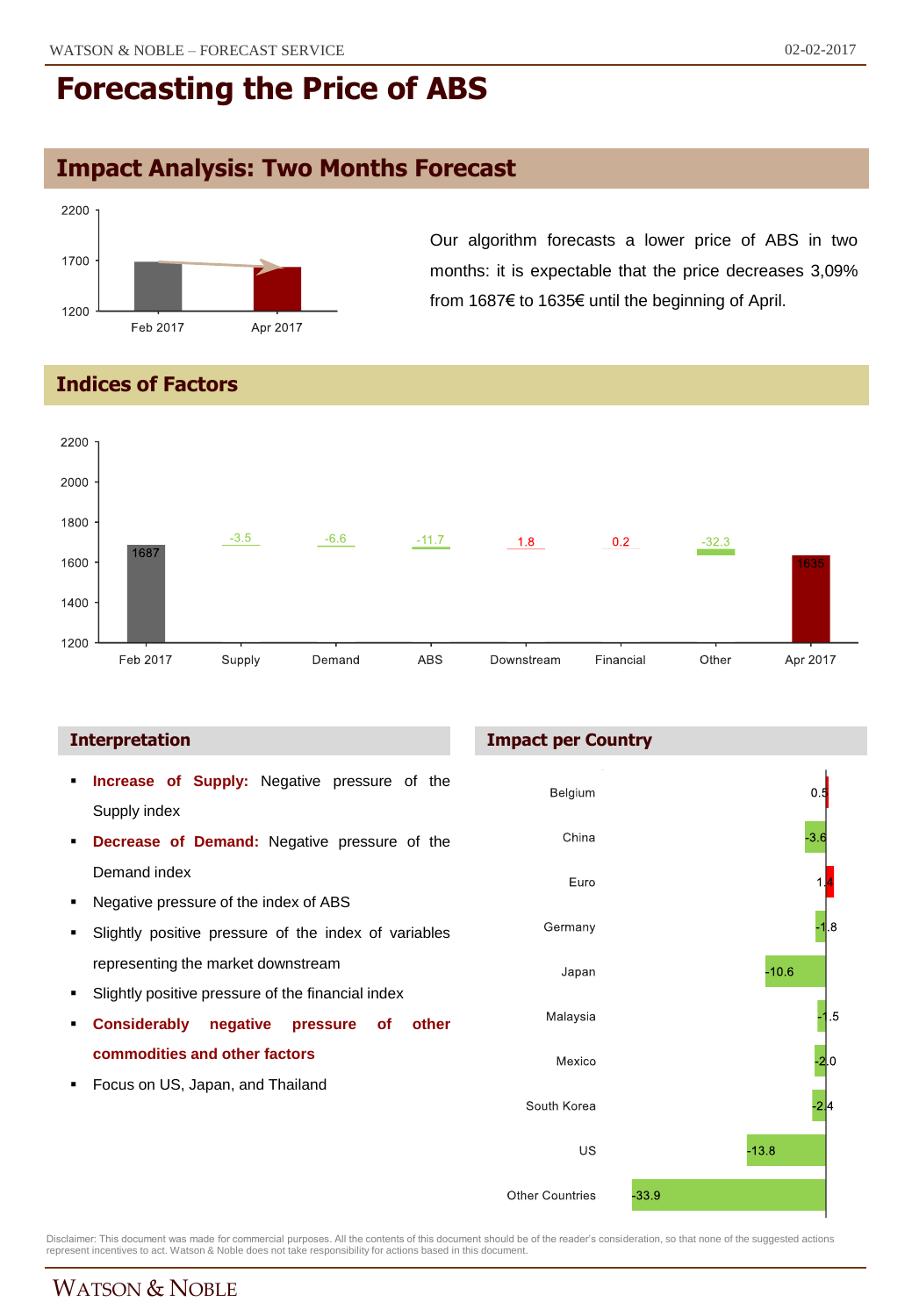# **Impact Analysis: Three Months Forecast**



Our algorithm forecasts a lower price of ABS in three months: it is expectable that the price decreases 3,38% from 1687€ to 1630€ until the beginning of May.

### **Indices of Factors**



- **Increase of Supply:** Negative pressure of the Supply index **Slight decrease of Demand: Negative pressure of the** Demand index **Considerably negative pressure of the index of ABS**
- Slightly positive pressure of the index of variables representing the market downstream
- Positive pressure of the financial index
- **Considerably negative pressure of other commodities and other factors**
- **Focus on US, Japan, and Mexico**

#### **Interpretation Impact per Country**



Disclaimer: This document was made for commercial purposes. All the contents of this document should be of the reader's consideration, so that none of the suggested actions<br>represent incentives to act. Watson & Noble does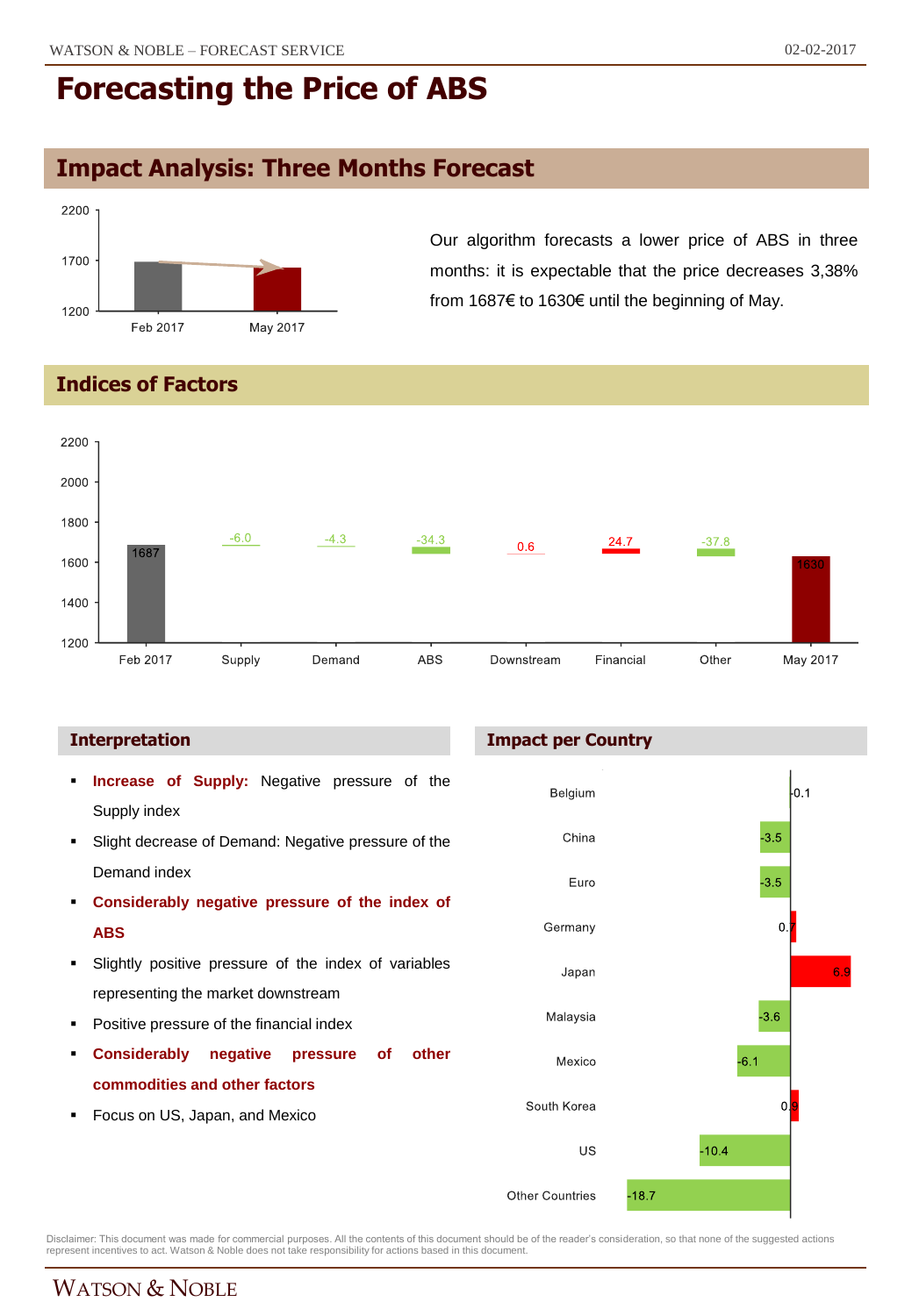# **Impact Analysis: Four Months Forecast**



Our algorithm forecasts a lower price of ABS in four months: it is expectable that the price decreases 6,99% from 1687€ to 1569€ until the beginning of June.

### **Indices of Factors**



 **Considerable increase of Supply:** Negative pressure of the Supply index **Slight decrease of Demand: Negative pressure of the** Demand index **Considerably negative pressure of the index of ABS** Slightly negative pressure of the index of variables representing the market downstream Positive pressure of the financial index **Considerably negative pressure of other commodities and other factors Focus on Malaysia, Germany, and Italy** 

#### **Interpretation Impact per Country**



Disclaimer: This document was made for commercial purposes. All the contents of this document should be of the reader's consideration, so that none of the suggested actions<br>represent incentives to act. Watson & Noble does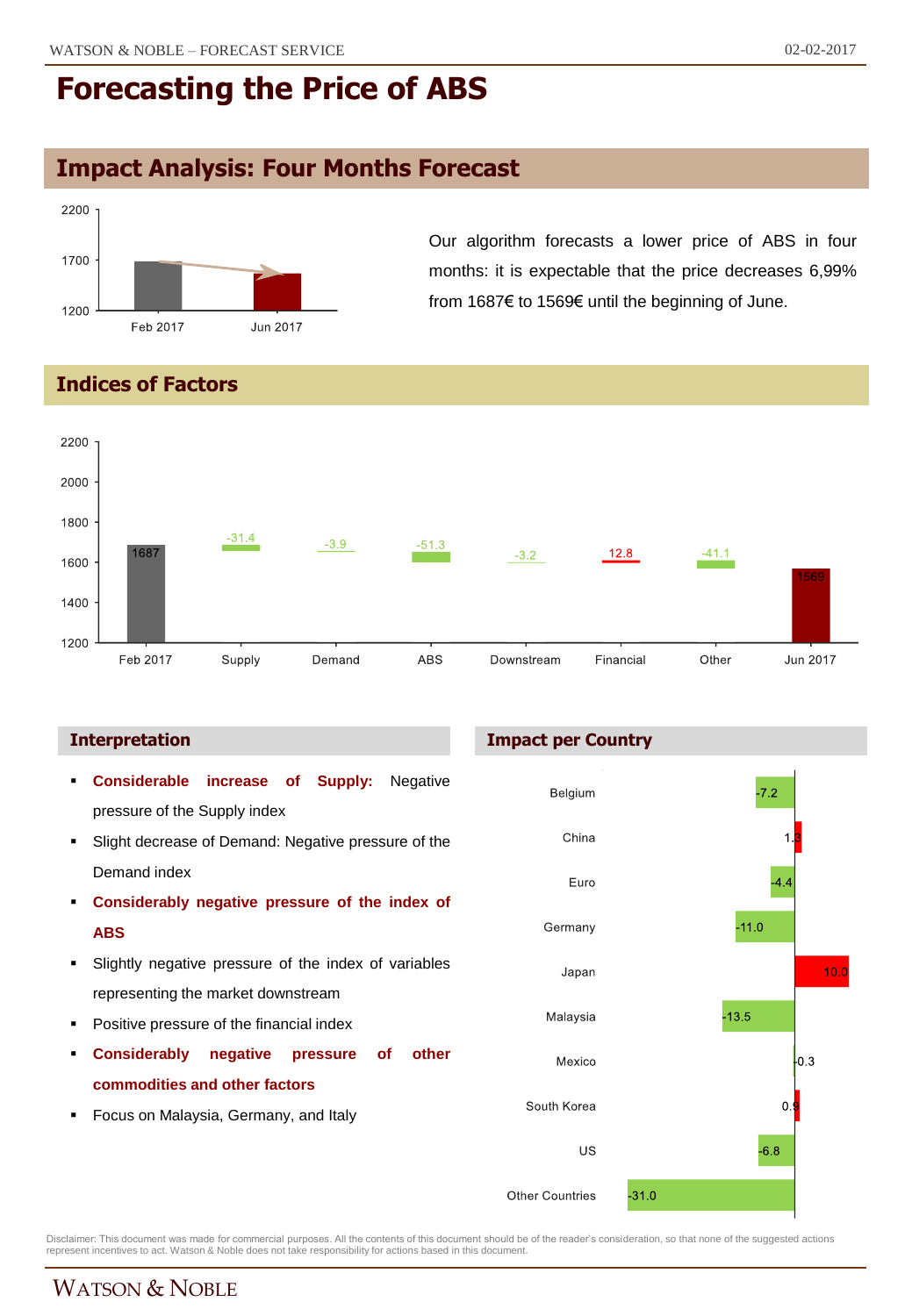# **Impact Analysis: Five Months Forecast**



Our algorithm forecasts a higher price of ABS in five months: it is expectable that the price increases 16,78% from 1687€ to 1970€ until the beginning of July.

### **Indices of Factors**



#### **Interpretation Impact per Country**

 **Considerable decrease of Supply:** Positive Belgium  $\overline{\mathbf{2}}$ pressure of the Supply index China ą. **Considerable increase of Demand:** Positive pressure of the Demand index Euro Slightly negative pressure of the index of ABS Germany **Considerably positive pressure of the index of variables representing the market downstream** Japan 70 **Considerably positive pressure of the financial** Malaysia **index Considerably positive pressure of other** Mexico **commodities and other factors** South Korea **Focus on Japan, Netherlands, and India** US 209 **Other Countries** 

Disclaimer: This document was made for commercial purposes. All the contents of this document should be of the reader's consideration, so that none of the suggested actions<br>represent incentives to act. Watson & Noble does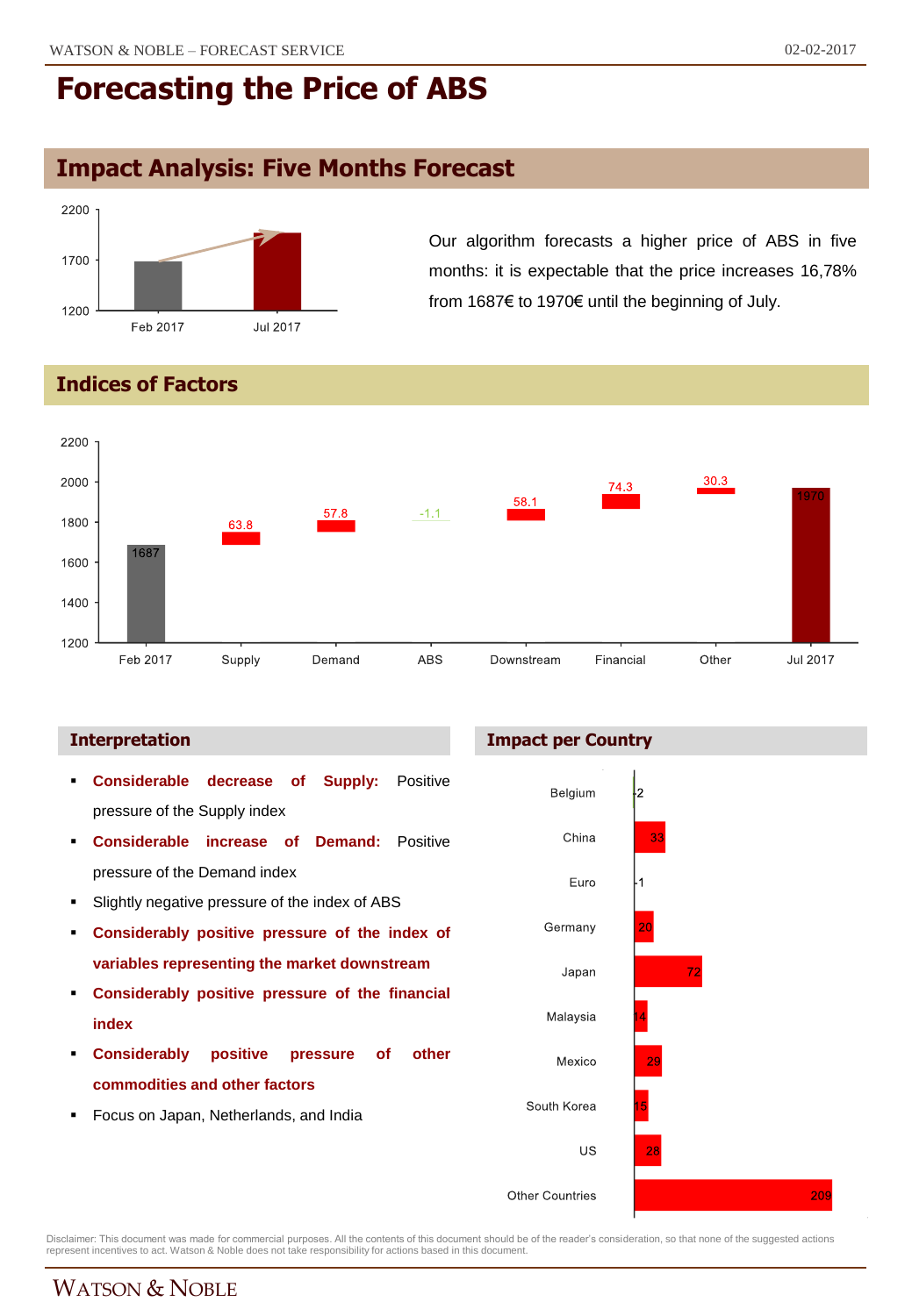# **Impact Analysis: Six Months Forecast**



Our algorithm forecasts a lower price of ABS in six months: it is expectable that the price decreases 12,88% from 1687€ to 1470€ until the beginning of August.

### **Indices of Factors**



- **Considerable increase of Supply:** Negative pressure of the Supply index
- **Decrease of Demand:** Negative pressure of the Demand index
- **Considerably negative pressure of the index of ABS**
- Slightly positive pressure of the index of variables representing the market downstream
- **Considerably negative pressure of the financial index**
- **Considerably negative pressure of other commodities and other factors**
- Focus on Spain, Italy, and Euro





Disclaimer: This document was made for commercial purposes. All the contents of this document should be of the reader's consideration, so that none of the suggested actions<br>represent incentives to act. Watson & Noble does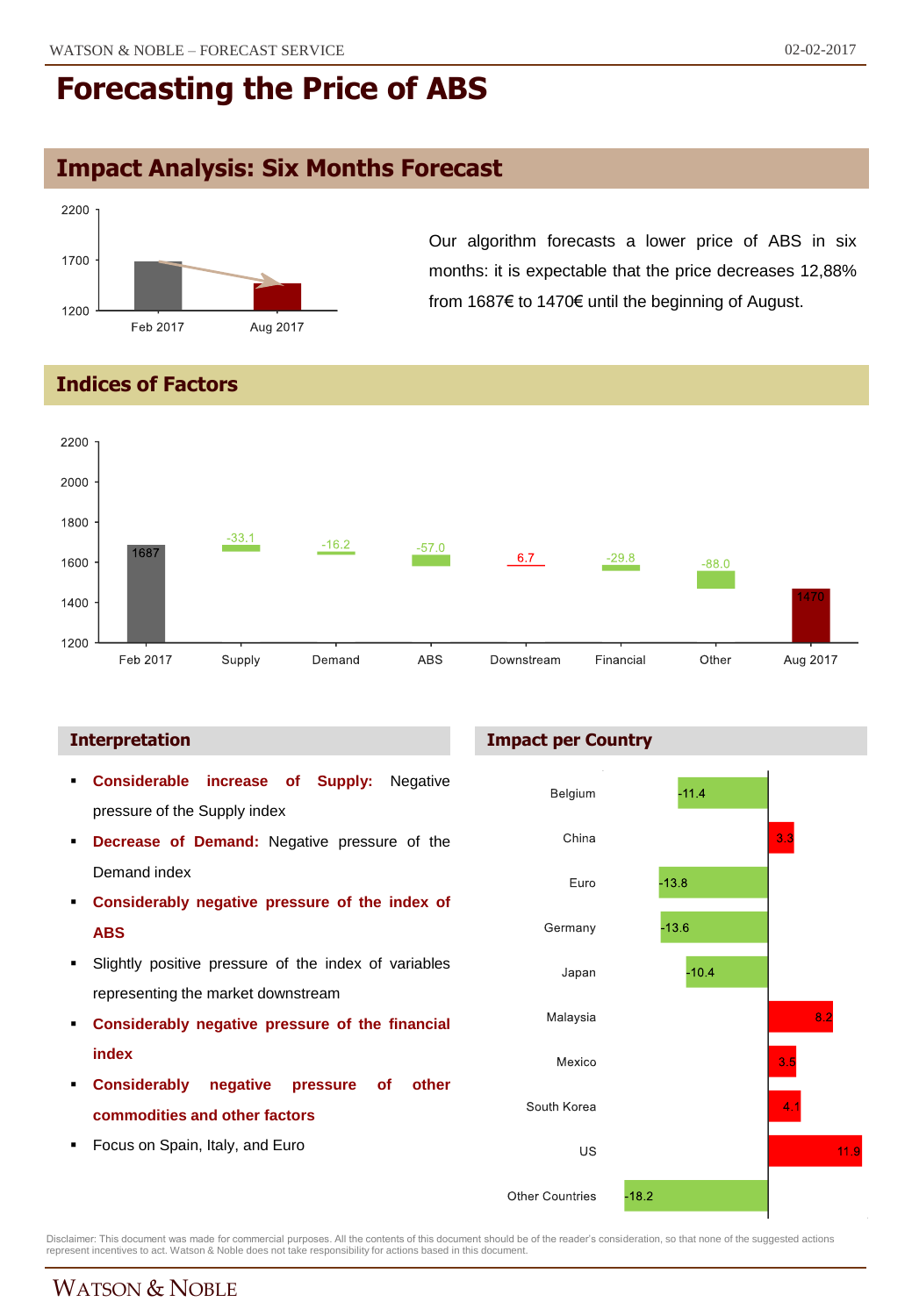# **APPENDIX I – Technical Explanation of the Impact Analysis**

In this appendix, we explain the impact analysis of the factors that most contribute for our forecasts.

This Impact Analysis is conducted individually for **each time horizon**, allowing for a distinction between the indices of variables that contribute for our forecasts at short and medium run.

For each time horizon, our analysis has **two components**: first, we present the impact of variables grouped by **indices of factors**; second we present the impact of variables grouped by **indices of countries.**

### **Indices of Factors**

**Indices of factors** are indices of the weighted contributions of the variables grouped in those factors.

**Supply Index:** composed of macroeconomic variables of the producing and exporting countries. It includes variables such as production, exchange rates, inflation, monetary policy, and wages. For example, an increase in wages implies higher production costs which should (in linear, general, and *ceteris paribus* terms) generate an incentive to increase prices;

**Demand index:** composed of macroeconomic variables of the consuming and importing countries. It includes variables such as production, exchange rates, inflation, monetary policy, and wages. For example, a decrease in a consumer confidence index should (in linear, general, and *ceteris paribus* terms) increase savings and decrease demand, leading to lower prices;

**ABS Index**: composed of variables related to ABS. It includes variables such as the price of ABS in different regions of the world and exports, imports, and producer prices of ABS in some countries. It also includes the price and microeconomic variables of Butadiene and Styrene. For example, an increase in the price of ABS in other region may imply an increase in the price of ABS in Europe due to arbitrage movements;

**Downstream index:** composed of variables related to downstream industries, such as Packaging, Construction and Electronics. It includes variables such as the exports, imports, and producer prices of the Plastic Industry in some countries. For example, an increase in the demand of Plastic should (in linear, general, and *ceteris paribus* terms) generate an increase in the price of Polypropylene;